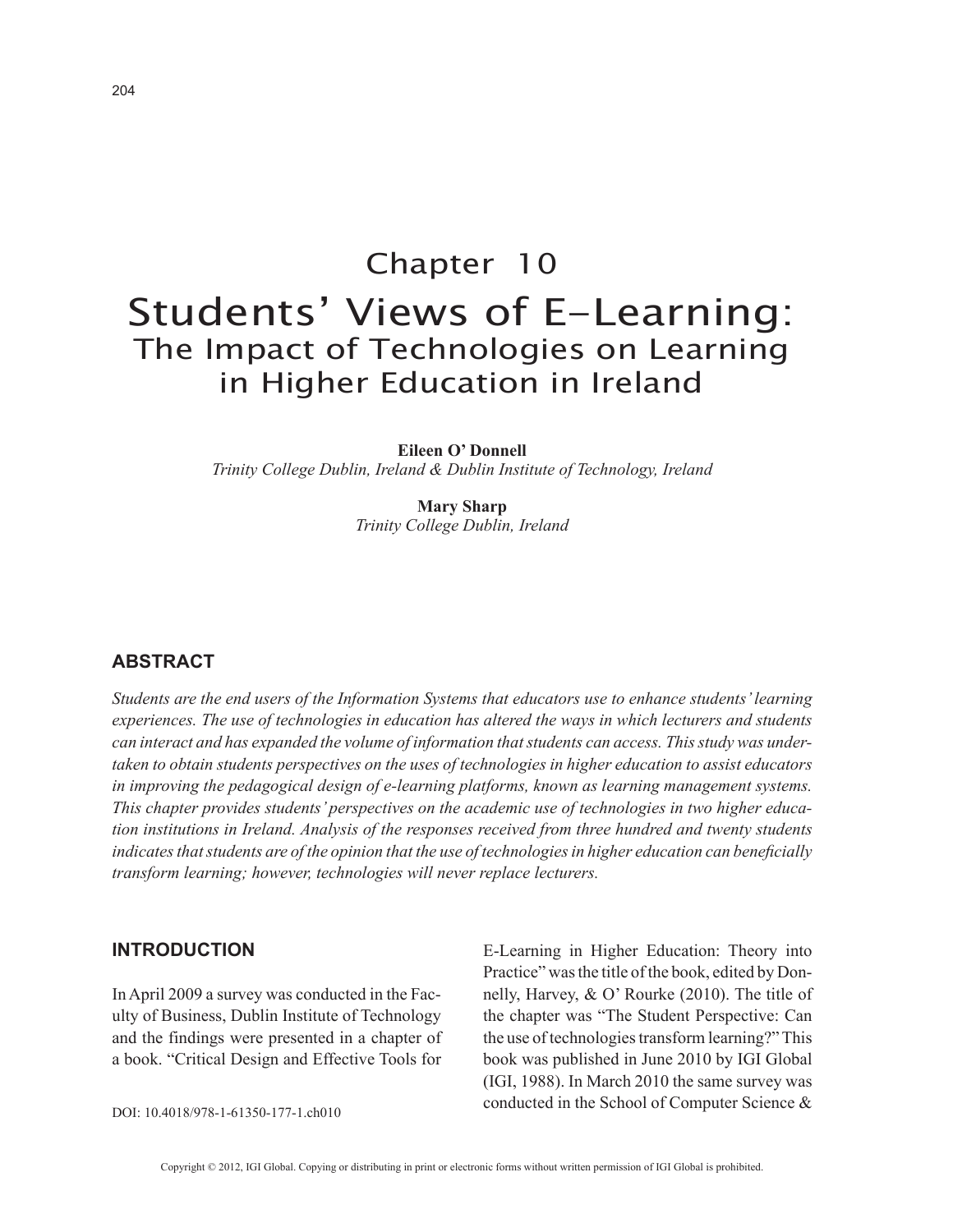Statistics, Trinity College Dublin. The findings of both studies are discussed in this chapter.

Networked technologies have been called transformational due to their wide ranging impact (Salmon, 2000; 2003, p. vii). As part of this wide-ranging impact, technologies are increasingly pervading all areas of education. This study particularly concentrated on the higher educational sector of education in Ireland. Nonetheless, a number of the findings and comments are relevant to the use of technologies with respect to learning in general.

The use of technologies has modified the ways lecturers distribute course materials to students; rarely do university students transcribe notes from blackboards/whiteboards. Course materials are disseminated online through files of course notes, PowerPoint (Microsoft, 2009) presentations, podcasts, video casts and web links, with e-dissemination enabling access to electronic learning resources (Littlejohn, 2009). The use of technologies has also brought alterations to students' ability to communicate with lecturers and fellow students, through the use of e-mail, discussion boards, wikis, online chat rooms and video conferencing. In addition, technologies have changed the ease with which students can access further information to read outside of the course material and conduct research through the use of online journals and databases.

In general, academics are very often encouraged to create an online presence without ever having studied online themselves or even considered the pedagogical impact that technology can have on the students' learning experience (Ambrose, 2001). Salmon (2000) stated that the use of the world wide web for learning and teaching was set to dramatically increase, and the onus was on all academics using technology to ensure that they familiarised themselves with the pedagogical skills necessary to ensure that the technologies used effectively enhanced the learning experience of students.

Broad, Matthews, and Mc Donald (2004) proposed that despite students prolific use of new technology, there is no need for academics to presume that students are disposed towards academic use of the Internet in the higher education sector. Furthermore, they question whether the use of technology in education is supported by sound educational rationales and that the benefits to be achieved from using the Internet in higher education have not yet been pedagogically proven (Broad, et al., 2004). All the time and effort that lecturers put into creating suitable teaching resources for use with technology is wasted, unless students actively engage with and gain some benefits from using the material provided.

As a result of a study conducted by Lofstrom and Nevgi (2007) at the University of Helsinki, Finland, the authors suggest that the relevance and meaningfulness of learning activities are crucial to the transferability of knowledge Educators should keep this in mind when designing material for use with technological devices.

McLoughlin's (2000) experiences from working in the Teaching and Learning Centre at the University of New England in Australia, lead her to suggest that despite the prolific availability of online teaching tools there is no established approach on how to develop quality learning programs that make the best use of these tools, which can only be achieved by educators forming a deeper understanding of how technologies can affirm and extend the principles of good teaching. Slevin (2008) from Roskilde University in Denmark, states that concentration upon practical problems associated with the opportunities afforded by modern technologies draw attention away from the theoretical concerns posed by elearning. Apart from reading books and articles on the use of technologies in higher education, educators who attend e-learning and teaching Summer schools, conferences and seminars, afford themselves the opportunity to form a deeper understanding of how technology can affirm and